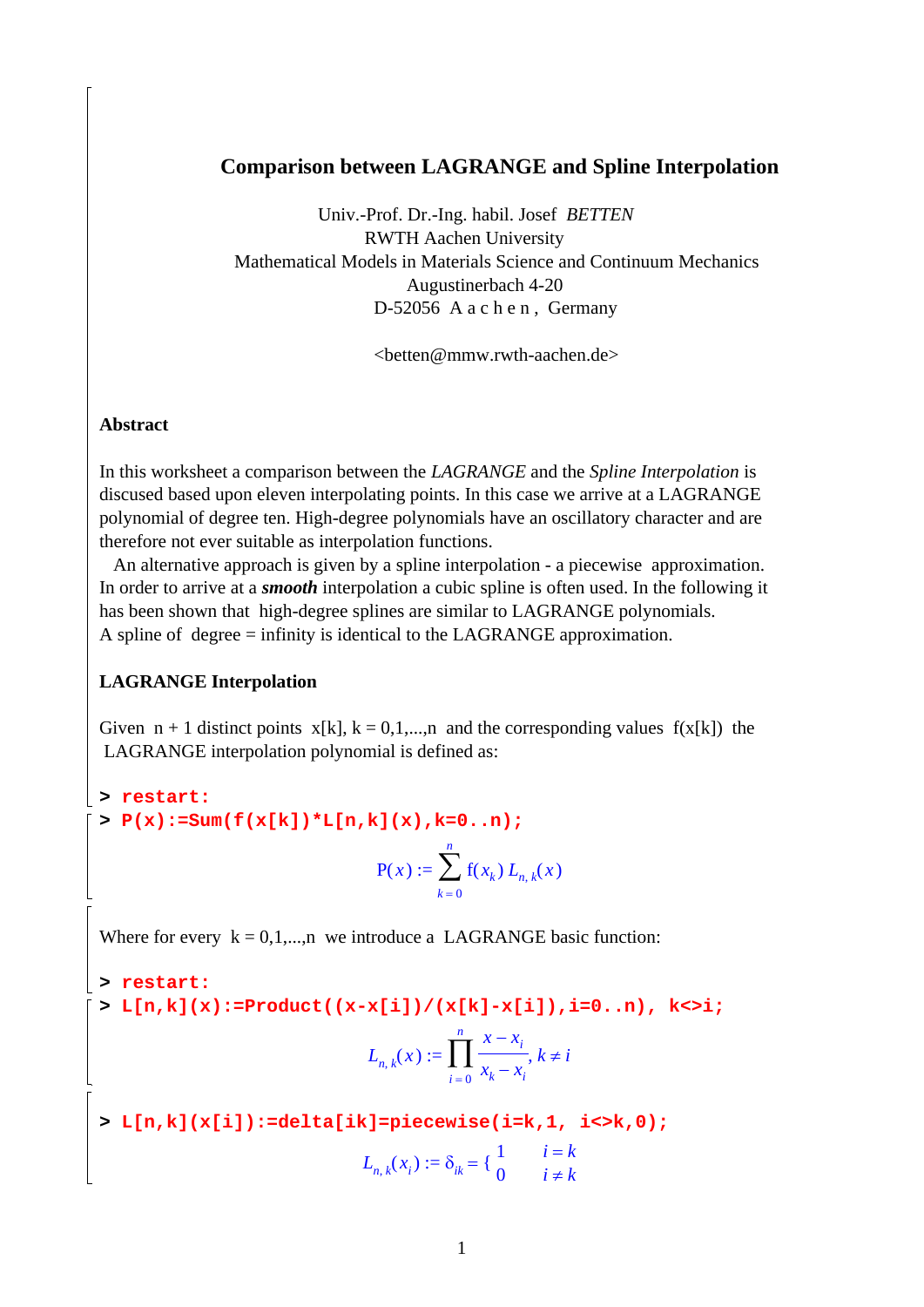**Example:** Given the following experimental data

**> restart: > DATA:=[x[k],y[k]]=[[0,120],[1,139],[2,134],[3,149], [4,124],[5,145],[6,118],[7,112],[8,127],[9,125],[10,113]];**  $DATA := [x_k, y_k] = [[0, 120], [1, 139], [2, 134], [3, 149], [4, 124], [5, 145], [6, 118],$  $[ 7, 112 ], [ 8, 127 ], [ 9, 125 ], [ 10, 113 ] ]$ **> L[10,k](x):=Product((x-x[i])/(x[k]-x[i]),i=0..10); k<>i;**  $L_{10, k}(x) := \prod$  $i = 0$  $\frac{10}{x}$  *x* − *x*<sub>*i*</sub>  $x_k - x_i$  $k \neq i$ **> L[10,k](x):=value(%%);**  $L_{10, k}(x) := (x - x_0) (x - x_1) (x - x_2) (x - x_3) (x - x_4) (x - x_5) (x - x_6) (x - x_7) (x - x_8)$  $(x-x_9)(x-x_{10})/((x_k-x_0)(x_k-x_1)(x_k-x_2)(x_k-x_3)(x_k-x_4)(x_k-x_5)(x_k-x_6))$  $(x_k - x_7) (x_k - x_8) (x_k - x_9) (x_k - x_{10})$ **> L[10,k](x[k]):=1;**  $L_{10,k}(x_k) := 1$ example for  $k = 4$ **> L[10,4](x):=(%%)\*(x[k]-x[4])/(x-x[4]);**  $L_{10.4}(x) :=$ *x* − x<sub>0</sub>  $(x - x_0)(x - x_1)(x - x_2)(x - x_3)(x - x_5)(x - x_6)(x - x_7)(x - x_8)(x - x_9)(x - x_{10})$  $(x_k - x_0)(x_k - x_1)(x_k - x_2)(x_k - x_3)(x_k - x_5)(x_k - x_6)(x_k - x_7)(x_k - x_8)(x_k - x_9)(x_k - x_{10})$  $> L[10,4](x)$ := **subs({x[k]=4,seq(x[k]=k,k=0..3),seq(x[k]=k,k=5..10)},%);**  $L_{10, 4}(x) :=$ *x* (*x* − 1) (*x* − 2) (*x* − 3) (*x* − 5) (*x* − 6) (*x* − 7) (*x* − 8) (*x* − 9) (*x* − 10) 17280 **> L[10,4](4):=subs(x=4,%);**  $L_{10,4}(4) := 1$ **> L[10,4](x):=expand(%%);**  $L_{10,4}(x)$ 1 17280  $x^{10} - \frac{17}{575}$ 5760  $x^9 + \frac{31}{100}$ 480  $x^8 - \frac{2281}{2888}$ 2880  $x^7 + \frac{34343}{5750}$ 5760  $x^6 - \frac{163313}{5750}$ 5760  $x^5 + \frac{728587}{0.640}$ 8640  $x^2 = \frac{1}{17200}x^{10} - \frac{17}{5750}x^9 + \frac{31}{100}x^8 - \frac{2201}{2000}x^7 + \frac{54543}{5750}x^6 - \frac{103313}{5750}x^5 + \frac{720307}{20500}x^4$ 71689 480  $x^3 + \frac{6751}{10}$ 48  $x^2 - \frac{105}{2}$ 2  $-\frac{1000}{100}x^3+\frac{1011}{10}x^2-\frac{100}{2}x$ Graphical representation of this LAGRANGE function **> alias(th=thickness,co=color): > p[1]:=plot(L[10,4](x),x=0..10,th=3,co=black):**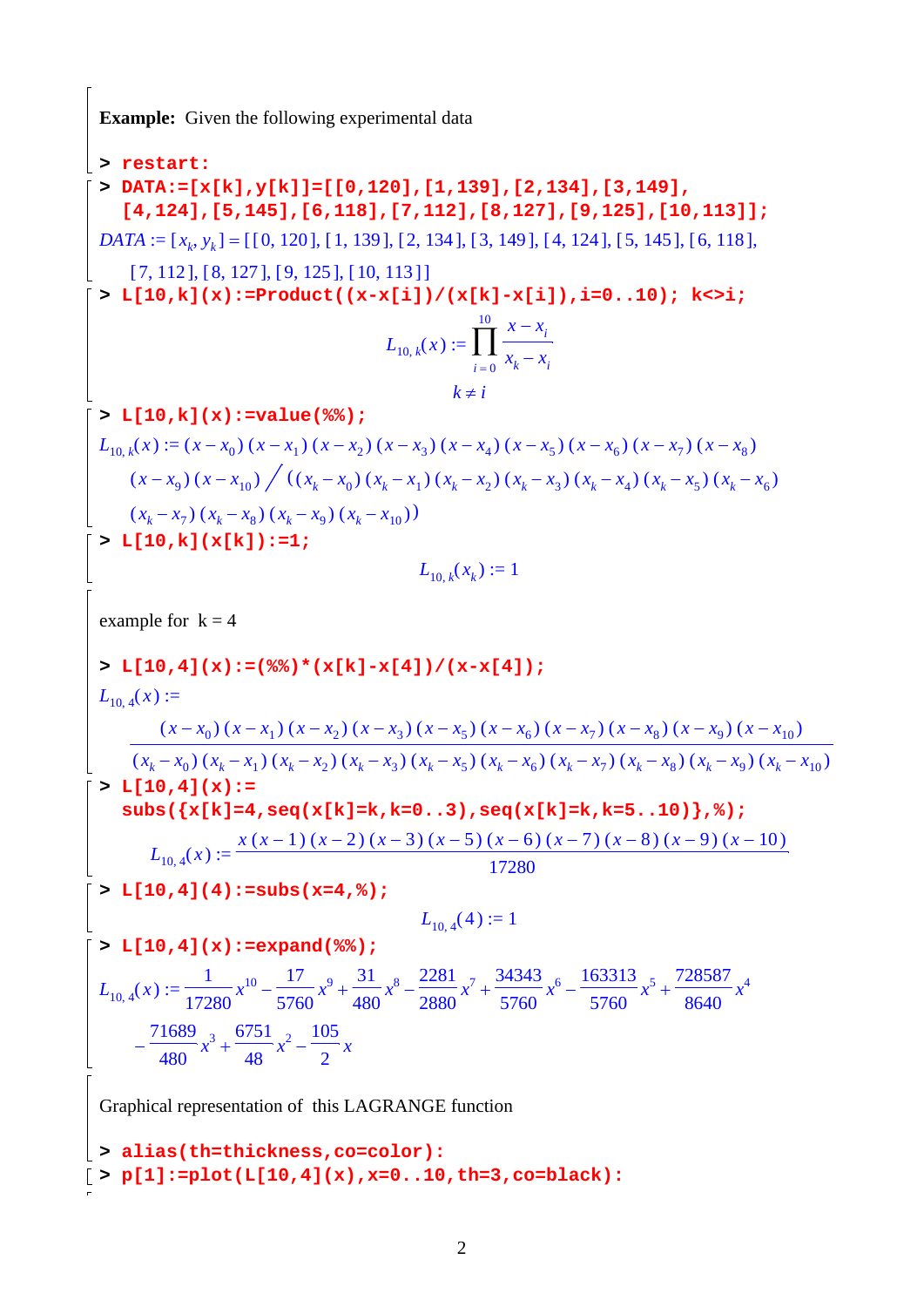```
> p[2]:=plots[textplot]([5,-2,`LAGRANGE Basic Function 
   L[10,4](x)`]):
 > plots[display](seq(p[k],k=1..2));
                                      \bar{x}\overline{4}106
        \Omega-2LAGRANGE Basic Function L[10,4](x)
        4
        -6Further LAGRANGE basic functions are illustrated in the next Figure. 
 > for i from 0 to 10 do 
   L[10,i](x):=L[10,k](x)*(x[k]-x[i])/(x-x[i]) od:
 > # These functions can be printed, if the doloop 
   is ending with a semicolon. A colon can be used 
   instead of a semicolon if we do not want to see 
   the output,e.g. if you do not need to look at an 
   intermediate result or if an output will be very 
   large. 
\lceil > # With values x[k], k=0..10 we find:
 > for i from 0 to 10 do 
   L[10,i](x):=\text{subs}(\{x[k]=x[i]\},\{seq(x[k]=k,k=0..10)\},L[10,i](x)) od:
> # furthermore 
\lceil > for i from 0 to 10 do L[10,i](x):=expand(L[10,i](x)) od:
> # graphical representation: 
> alias(th=thickness,co=color,sc=scaling):
\lceil > \text{p[1]:=plot}(\{ \text{L[10,2](x),L[10,4](x),L[10,5](x),L[10,7](x)} \}x=0..10,-8..8,th=3,co=black,axes=boxed): 
> p[2]:=plots[textplot]({[5,4,`LAGRANGE Basic Functions`], 
   [5,-4,'L[10,k](x), k = 2, 4, 5, 7']:
 > plots[display](seq(p[k],k=1..2));
```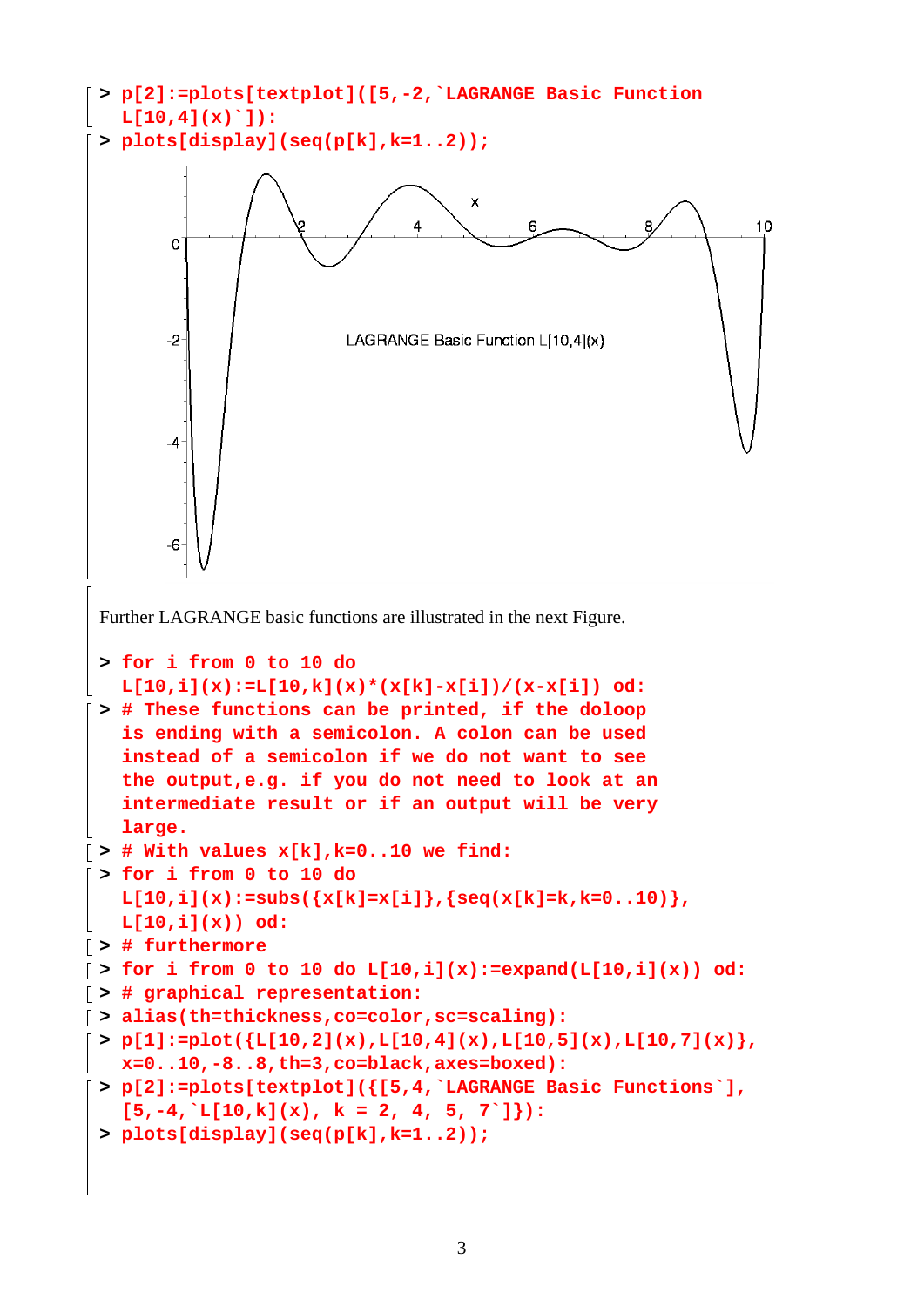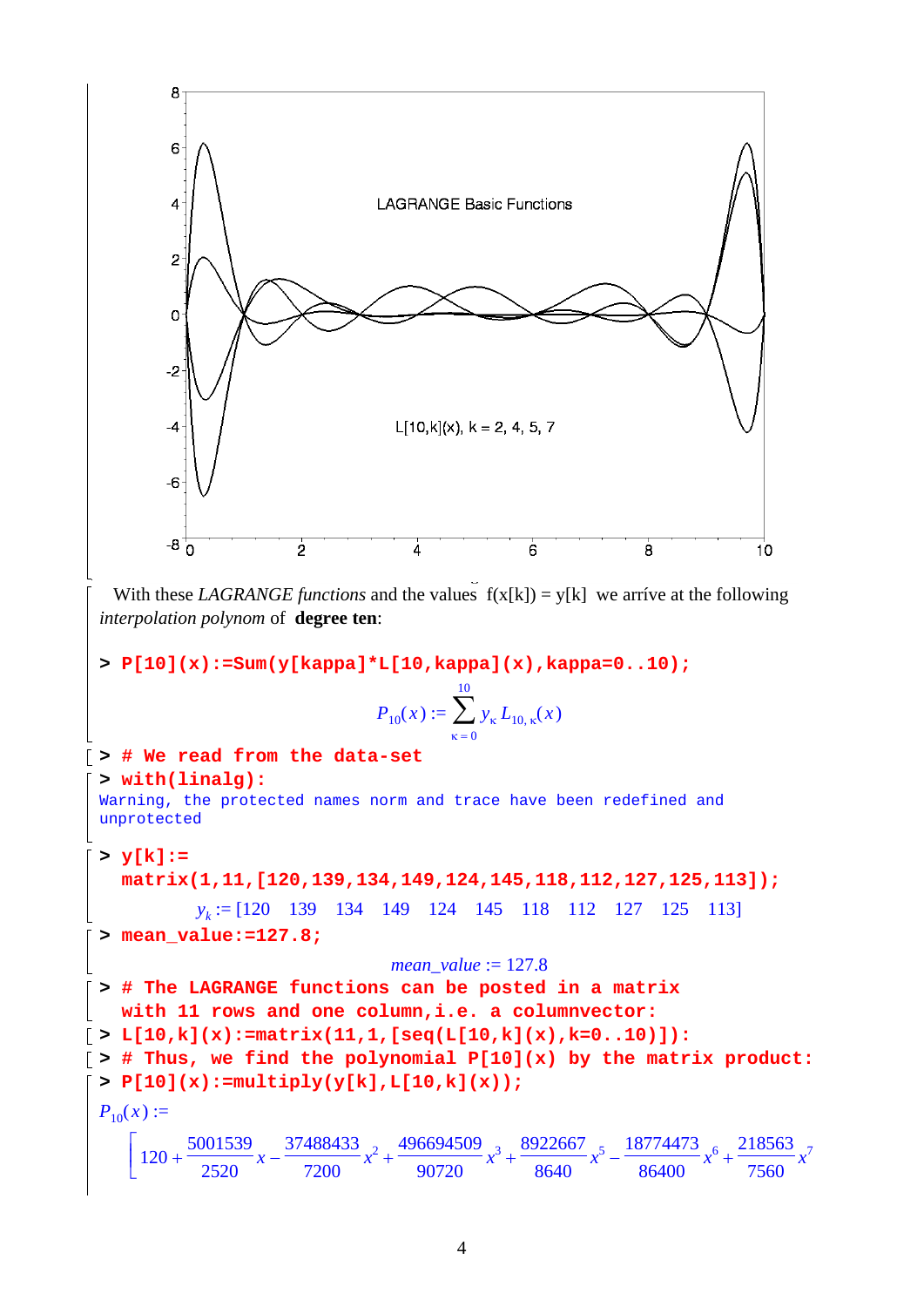

The dotted line in this Figure characterizes the mean value 127.8 of the experimental data. Because of its oscillatory character the polynomial  $P[10](x)$  is less suitable as an interpolation function. In order to arrive at a *smooth* interpolation a *cubic spline* should be prefered.

#### **Cubic Spline in Comparison with the LAGRANGE Interpolation Polynom P[10](x)**

It is very comfortable to arrive at spline functions by utilizing the Maple progamm *Curve*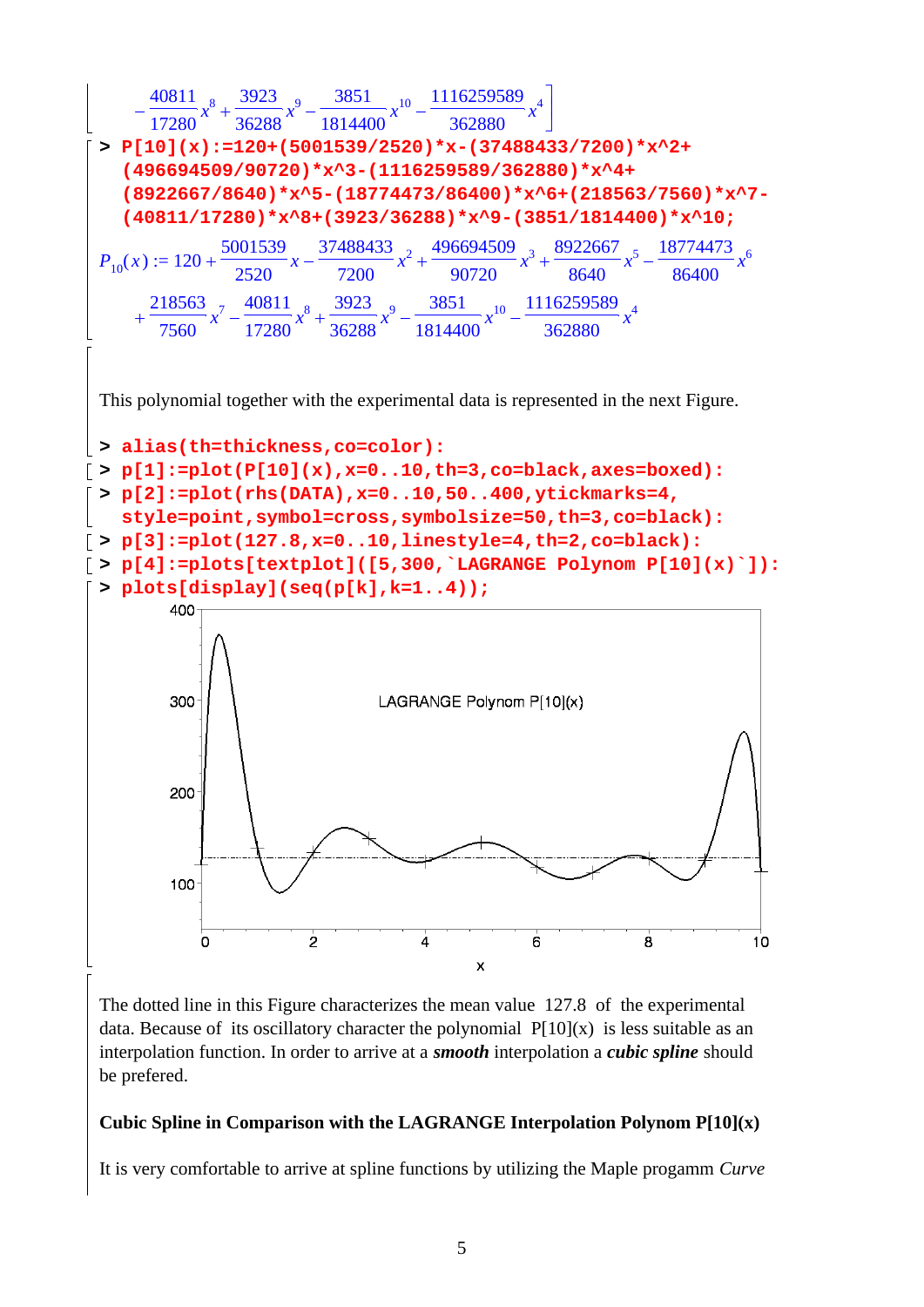*Fitting* as we can see in the following.

**> restart: with(stats): with(CurveFitting): > data:=[0,120],[1,139],[2,134],[3,149],[4,124], [5,145],[6,118],[7,112],[8,127],[9,125],[10,113];**  $data := [0, 120], [1, 139], [2, 134], [3, 149], [4, 124], [5, 145], [6, 118], [7, 112], [8, 127],$  $[ 9, 125 ]$ ,  $[ 10, 113 ]$ **> datay:=[120,139,134,149,124,145,118,112,127,125,113];** *datay* := [120, 139, 134, 149, 124, 145, 118, 112, 127, 125, 113] **> mean\_value:=evalf(describe[mean](datay),4);** *mean\_value* := 127.8  $\lceil$  > # cubic spline S[3](x) **> S[3](x):=Spline([data],x,degree=3);**  $S_3(x) :=$  $\sqrt{2}$  $\overline{\mathsf{L}}$  $\overline{a}$  $\overline{a}$  $\overline{a}$  $\overline{a}$  $\overline{a}$  $\overline{a}$  $\overline{a}$  $\overline{a}$  $\overline{a}$  $\overline{a}$  $\overline{a}$  $\overline{a}$  $\overline{a}$  $\overline{a}$  $\overline{a}$  $\overline{a}$  $\overline{a}$  $\overline{a}$  $\overline{a}$  $\overline{a}$  $\overline{\mathcal{L}}$ ⎪  $\overline{a}$  $\overline{a}$  $\overline{a}$  $\overline{a}$  $\overline{a}$  $\overline{a}$  $\overline{a}$  $\overline{a}$  $\overline{a}$  $\overline{a}$  $\overline{a}$  $\overline{a}$  $\overline{a}$  $\overline{a}$  $\overline{a}$  $\overline{a}$  $\overline{a}$  $\overline{a}$  $\overline{a}$  $\overline{\phantom{a}}$ ⎨  $120 + \frac{128815}{151215}x -$ 4228519 151316 *x* 1353515 151316 *x* 3 *x* < 1  $x + \frac{1}{\sqrt{2}} x - \frac{1}{\sqrt{2}} x^2 + \frac{1}{\sqrt{2}} x^2 + \cdots$ 6834207 75658 931423 7964 *x* 6734259 75658  $x^2 + \frac{3135991}{151215}$ 151316 *x* 3 *x* < 2  $x + \frac{1}{\sqrt{25}}x + \frac{1}{\sqrt{25}}x^2 -$ 37508351 75658 74325395 151316 *x* 16271349 75658  $x^2 - \frac{238555}{7051}$ 7964 *x* 3 *x* < 3  $-\frac{1}{2488} + \frac{20110 \text{ keV}}{151346}x - \frac{2050 \text{ keV}}{1004}x^2 +$ 4706209 3439 207764503 151316 *x* 809043 1991  $x^2 + \frac{5915229}{151215}$ 151316 *x* 3  $x < 4$  $x + \frac{201000}{270000}x + \frac{201200}{270000}x^2$ 140718485 37829 369695849 151316 *x* 20719455 37829  $x^2 - \frac{6115195}{151215}$ 151316 *x* 3 *x* < 5  $-\frac{1}{75550} + \frac{11002201}{151015}x - \frac{10000000}{75550}x^2 +$ 370878155 75658 413082301 151316 *x* 36838905 75658  $x^2 + \frac{4321847}{154345}$ 151316 *x* 3  $x < 6$  $x + \frac{1}{25650}x^2 -$ 174871333 75658 132667187 151316 *x* 8640219 75658  $x^2 - \frac{731389}{151315}$ 151316 *x* 3 *x* < 7  $x + \frac{20000000}{250000}x^2 -$ 144451013 37829 230407781 151316 *x* 7810845 37829  $x^2 - \frac{73489}{7054}$ 7964 *x* 3 *x* < 8  $-\frac{10011111}{27000} + \frac{11002111}{7001}x - \frac{1000001}{2100}x^2 +$ 106791995 37829 7708249 7964 *x* 360561 3439  $x^2 + \frac{566545}{154245}$ 151316 *x* 3  $x < 9$  $-\frac{1}{6000} + \frac{15101}{151015}x - \frac{10101}{75550}x^2 +$ 6916961 6878 54791785 151316 *x* 2839845 75658  $x^2 + \frac{189323}{151315}$ 151316 *x* <sup>3</sup> *otherwise*

The above LAGRANGE interpolation polynom is written as:

**> P[10](x):=120+(5001539/2520)\*x-(37488433/7200)\*x^2+ (496694509/90720)\*x^3-(1116259589/362880)\*x^4+ (8922667/8640)\*x^5-(18774473/86400)\*x^6+ (218563/7560)\*x^7-(40811/17280)\*x^8+(3923/36288)\*x^9- (3851/1814400)\*x^10;**  $P_{10}(x) := 120$ 5001539 2520 *x* 37488433 7200  $x^2 + \frac{496694509}{88728}$ 90720  $x^3 - \frac{1116259589}{258888}$ 362880  $x^4 + \frac{8922667}{8548}$ 8640  $x = 120 + \frac{5001333}{2500}x - \frac{37400433}{7200}x^2 + \frac{490034303}{25000}x^3 - \frac{111023330}{250000}x^4 + \frac{6322007}{25000}x^5$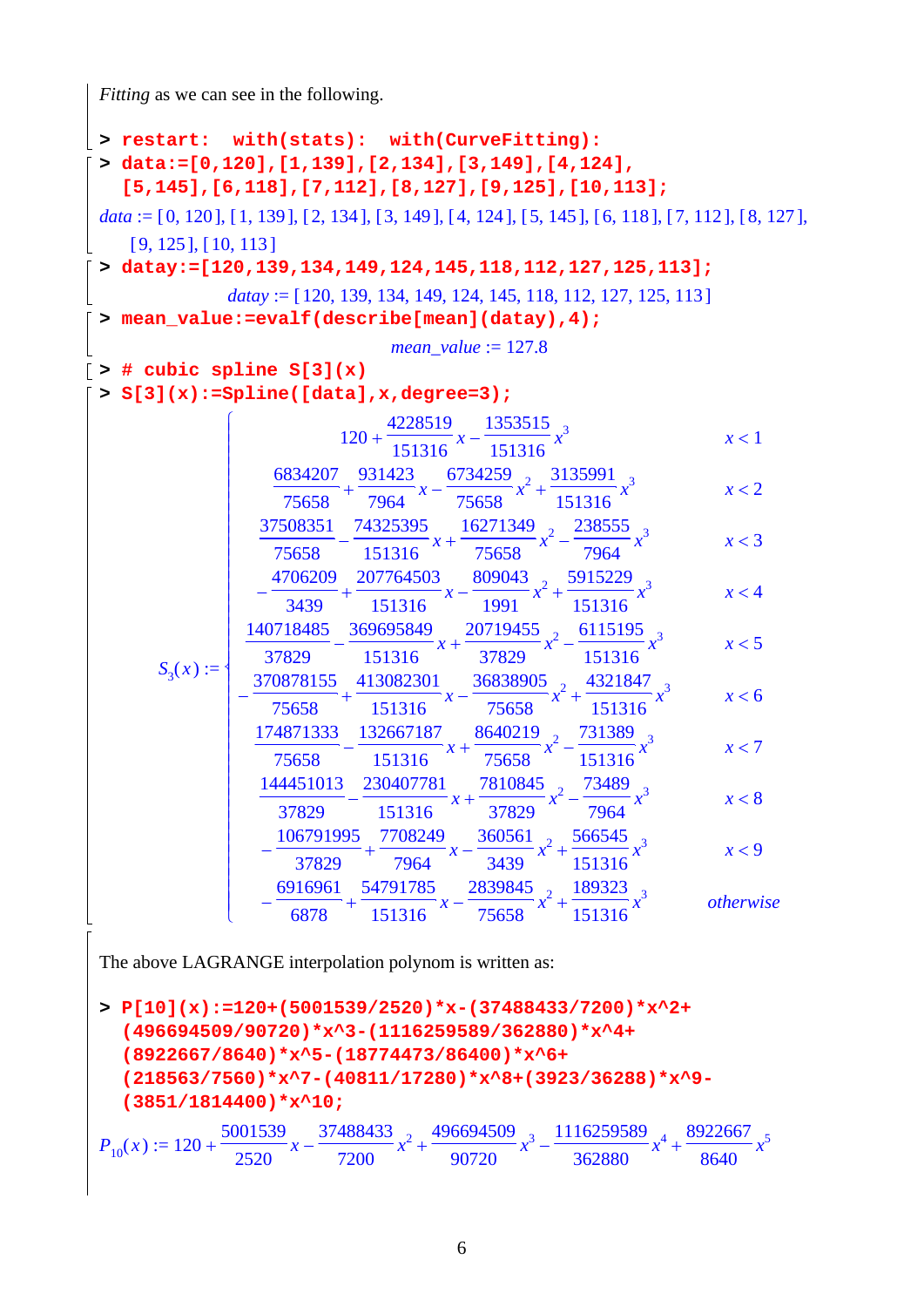

The dotted line characterizes the mean value 127.8 of the experimental data. This Figure shows the smooth cubic spline and the more or less oscillating LAGRANGE polynomial, which is not suitable as an intepolating function.

**High-Degree Splines S[n](x) in Comparison with the LAGRANGE Polynom P[10](x)** 

As mentioned obove spline functions of arbitrary degree can be easyly found by utilizing the MAPLE program *Curve Fitting.* 

## **> for i in [3,10,15,20,21] do**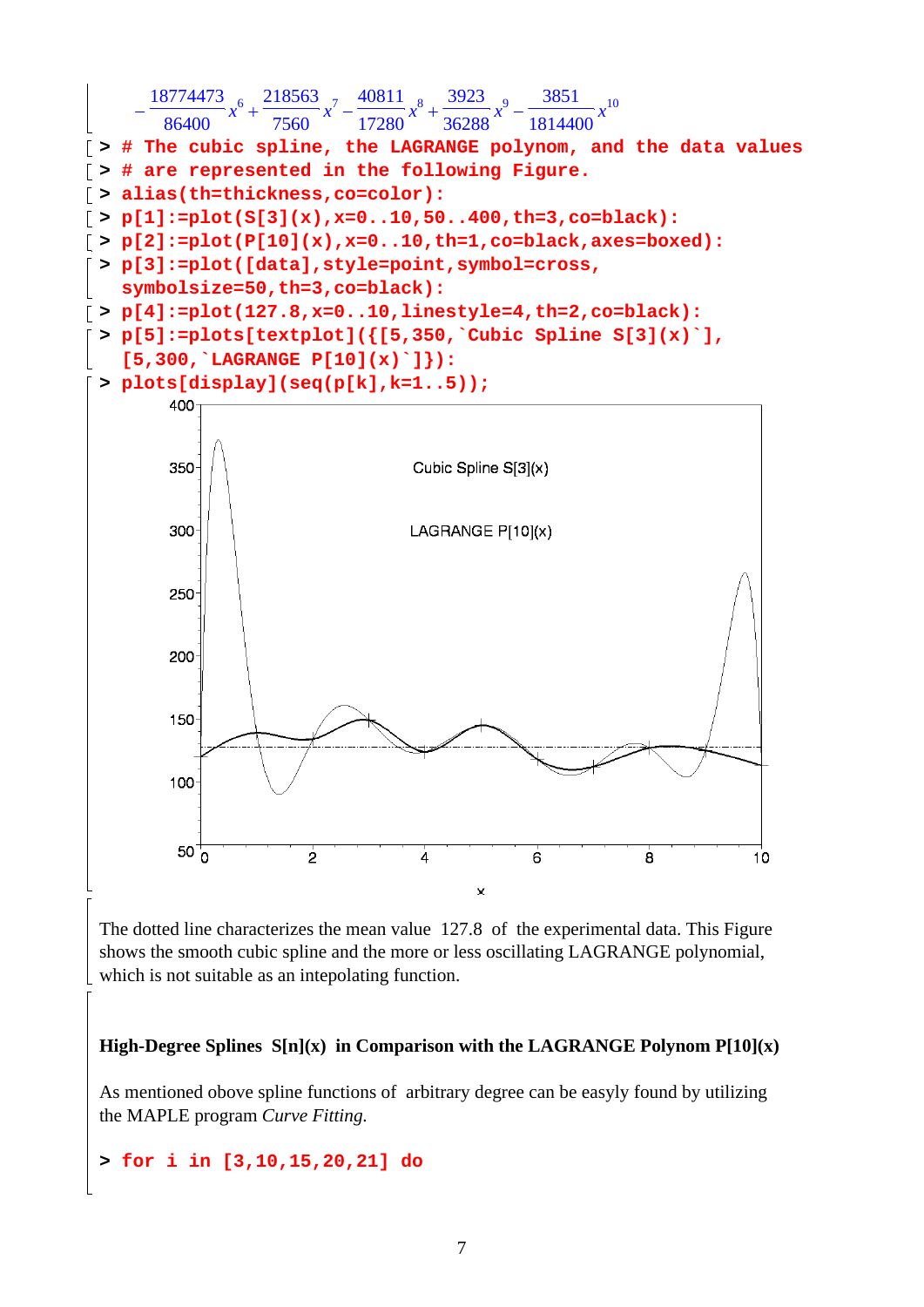

This Figure illustrates that by increasing the degree the splines are more and more similar to the LAGRANGE polynom (thick line). A spline of degree = infinity is identical to the LAGRANGE approximation as can be proved by introducing the **L-two error norm:** 

**> L[2]:=sqrt((1/10)\*Int((P[10](xi)-S[n](xi))^2,xi=0..10));**